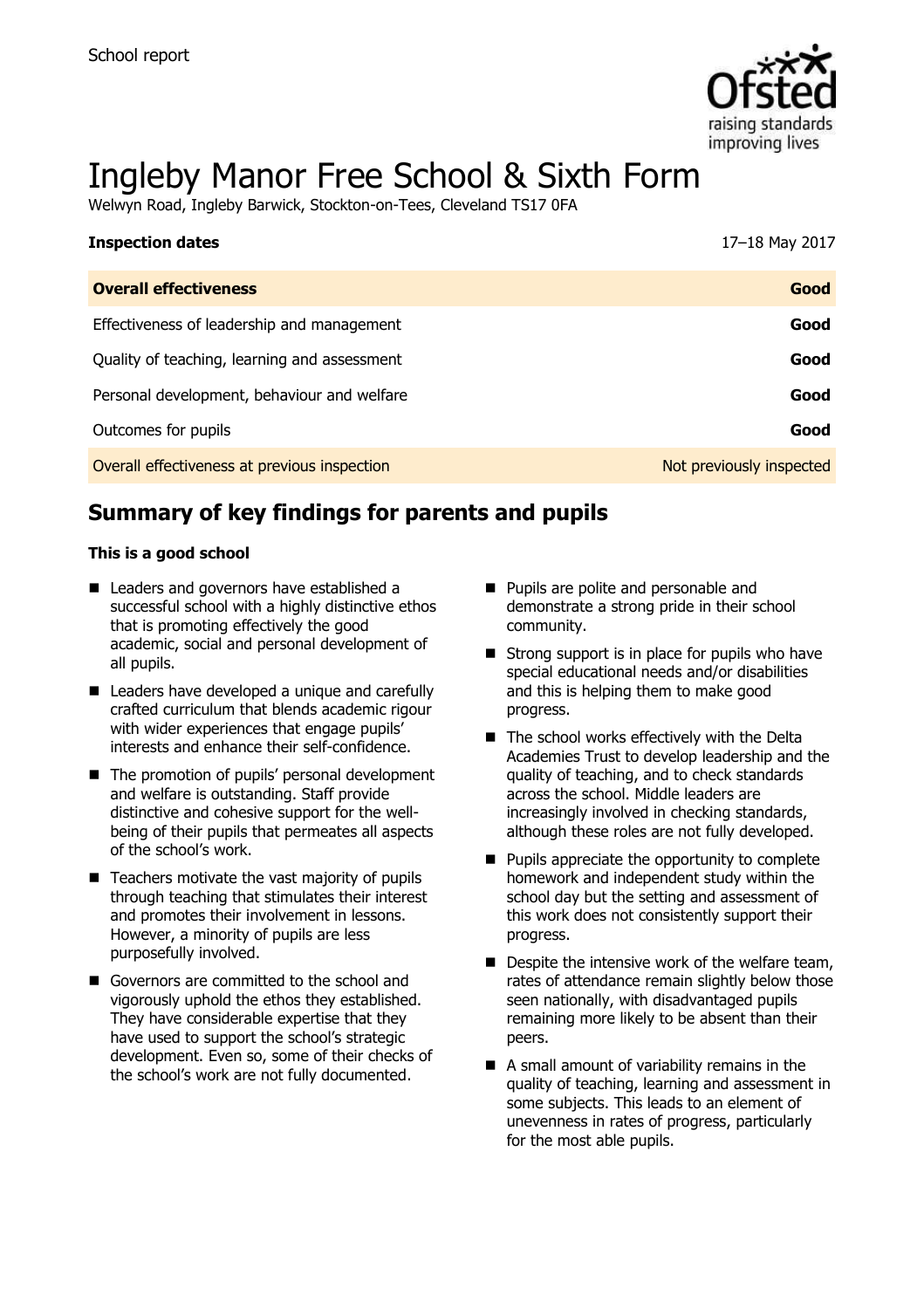

# **Full report**

### **What does the school need to do to improve further?**

- $\blacksquare$  Further strengthen the quality of teaching and learning by:
	- pitching work at a level that promotes more rapid progress for the most able pupils
	- ensuring that wider curriculum lessons provide sufficient subject content alongside the promotion of wider learning skills to prepare pupils for key stage 4 and their future option choices
	- ensuring that independent study sessions and homework tasks consistently promote pupils' progress
	- ensuring that the small minority of pupils who coast by on the contributions of others are more purposefully involved in learning.
- $\blacksquare$  Further strengthen the quality of leadership by:
	- continuing to develop the skills of middle leaders to improve their role in monitoring standards and sharing good practice
	- enhancing the role of governors by ensuring that governor visits clearly identify strengths and areas for improvement
	- ensuring that new systems for tracking pupils' welfare are implemented effectively
	- intensifying actions to improve rates of attendance, particularly for disadvantaged pupils.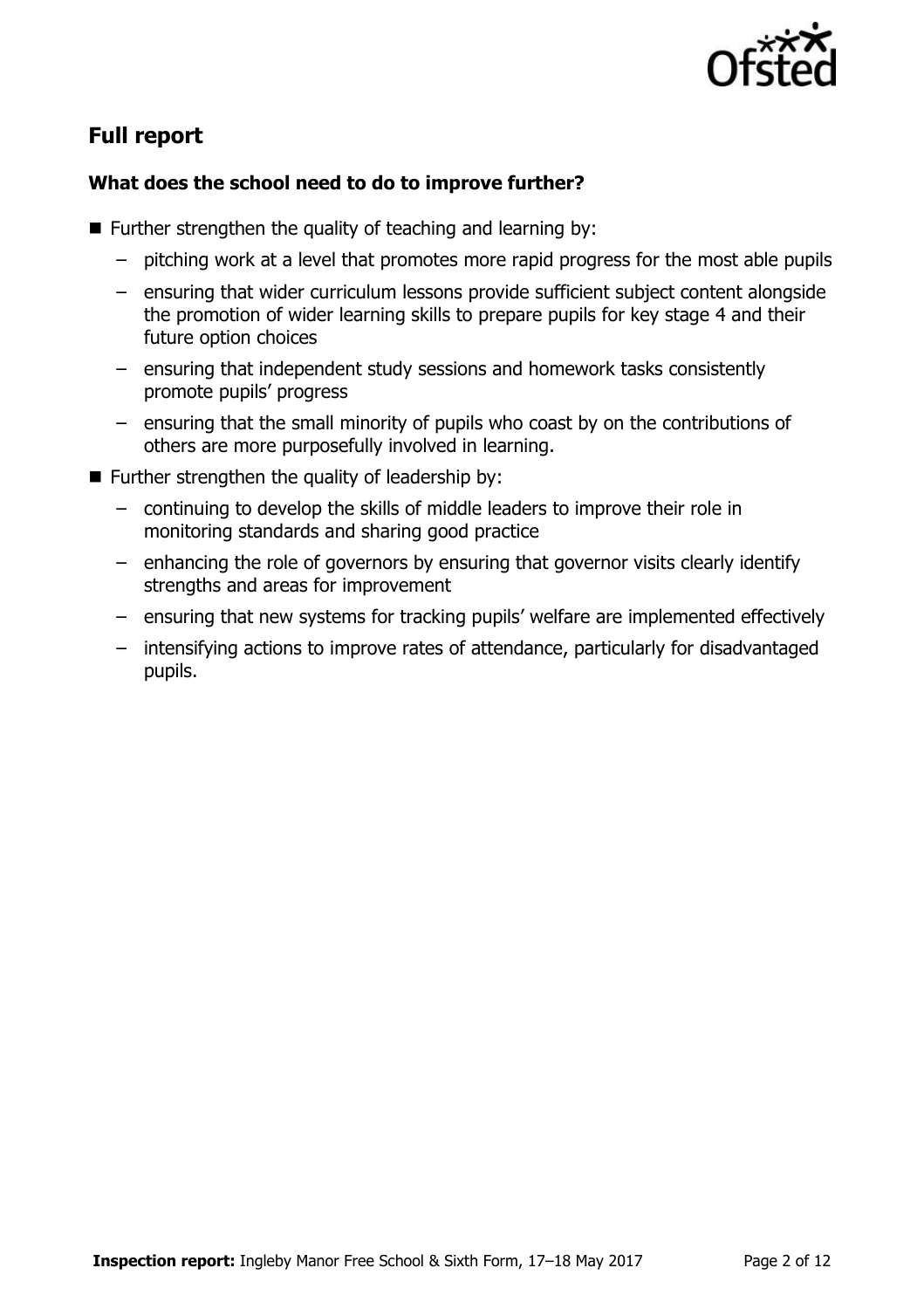

# **Inspection judgements**

#### **Effectiveness of leadership and management Good**

- Senior leaders and governors have worked with purpose and vision to build a welcoming school with a distinctive learning environment. They have not compromised on their vision to establish a school that combines traditional academic rigour with continuous access to wider learning experiences. As a result, pupils are acquiring a wide range of interpersonal skills and making good academic progress.
- Leaders and governors are managing the annual growth of the school effectively. The move from temporary accommodation to a purpose-built new school in September 2016 was managed smoothly. Leaders have prepared for the expansion of the curriculum into key stage 4 in September with the appointment of new staff and a carefully planned curriculum.
- Senior leaders and governors welcome external scrutiny to help them develop an accurate awareness of standards. As a brand new school without historical examination results, they have worked closely with outstanding schools and the Delta Academies Trust to check standards of pupils' work and the quality of teaching, learning and assessment. Leaders have an accurate view of standards and progress.
- Leaders, supported by the Delta Academies Trust, have developed robust systems to track pupils' progress and attendance. This enables leaders to respond swiftly to address any gaps in performance or attendance.
- The school's active promotion of mindfulness and the ongoing support of the welfare team ensure that pupils' well-being lies at the heart of the school's work. Parents and pupils value the distinctive support pupils receive. As one wrote: 'The leadership and teachers are some of the best I have encountered. The teachers… are all working to the same goal of great education while maintaining the mind, body and soul… of the children.'
- The roles of middle leaders are being developed as the school expands and the curriculum becomes more specialised. While they are relatively new to their roles, middle leaders are being trained to check the quality of teaching and standards of pupils' work. In addition, specialist subject directors from the Delta Academies Trust are building middle leaders' subject expertise.
- The leadership of the provision for pupils who have special educational needs and/or disabilities is a clear strength. Leaders ensure that teachers are aware of pupils' needs, and pupils and parents are grateful for the quality of support. One parent captured the views of many: 'They made sure the transition from primary was seamless and that my son felt comfortable and happy from the minute he arrived. My son has made excellent progress.'
- Leaders have developed effective performance management processes so that teachers are accountable for pupils' progress and their contribution to key school improvement goals. On occasions, some of the targets set for teachers are not focused closely enough on their impact upon pupils' progress. Recent staff absences have led to delays in the ongoing reviews of staff progress.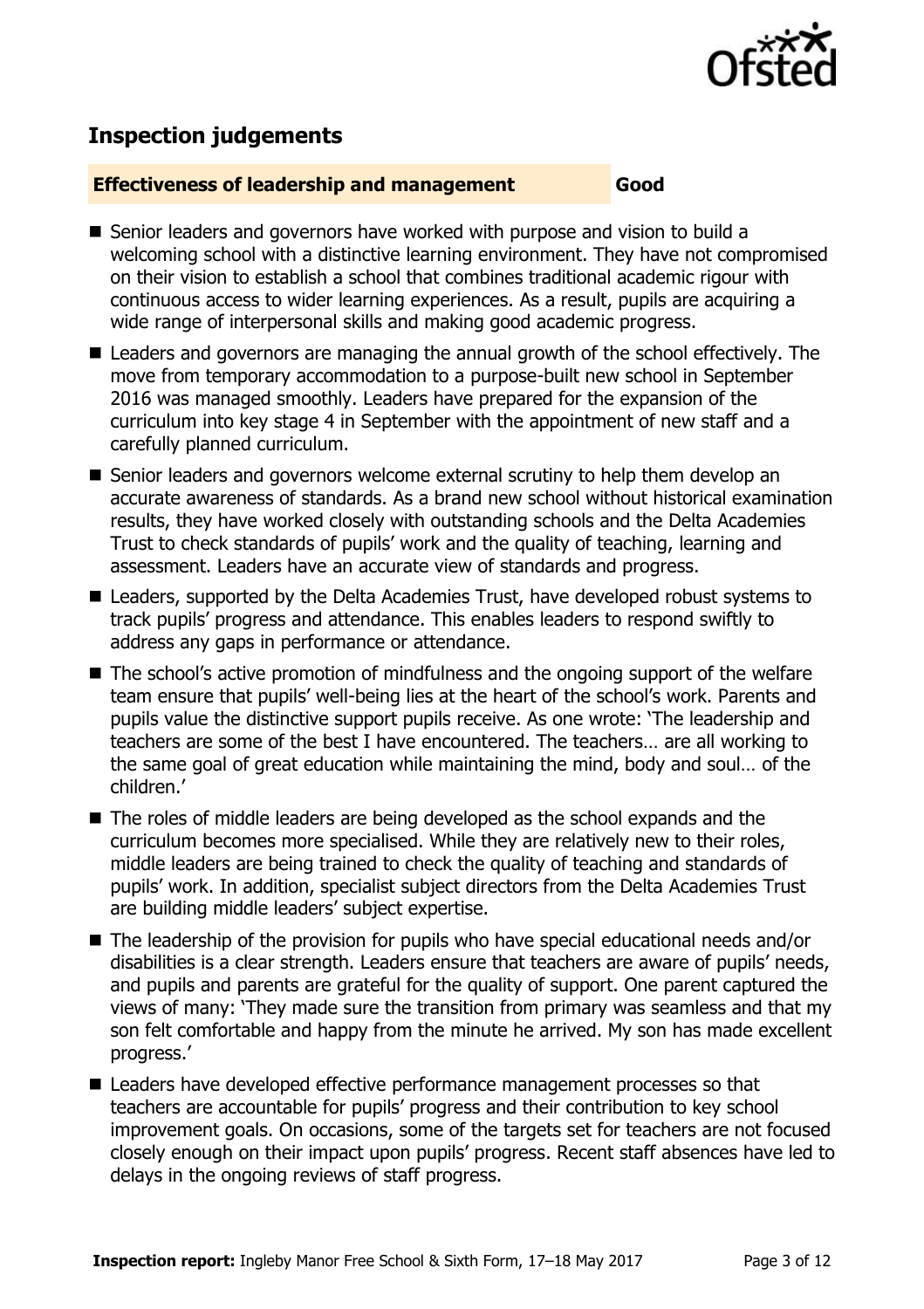

- **Pupils access careers information and guidance from an early stage and develop links** with local businesses through the wider curriculum. Some pupils expressed a wish for more detailed insight into their forthcoming options, particularly as the school prepares for its first key stage 4 cohort.
- **Pupils benefit from a distinctive curriculum designed to suit their needs in the context** of their community. The extended day with a 4.30pm finish enables pupils to experience conventional academic study alongside managed independent study and access to wider curriculum experiences. This provides pupils with a unique breadth of experience and ensures that all pupils gain access to wide experiences. Subjects such as Mandarin are studied by all pupils to prepare them for new economic contexts, while the provision of mindfulness ensures that pupils' mental health and well-being are given a high priority.
- Leaders actively promote a culture of mutual understanding, and the constructive ways they seek to resolve disputes encourage pupils to take responsibility for their actions. Values of respect permeate all aspects of the school's work and this prepares pupils well for life in modern Britain.
- Leaders work effectively with the Delta Academies Trust to build leadership capacity, strengthen subject expertise and check standards. The trust provides this support effectively without compromising the school's distinctive ethos. Its work has been particularly valuable recently in supporting the school in the absence of senior leaders.

#### **Governance of the school**

- Governors on the Education Advisory Board maintain close links with the Ingleby Manor Foundation Trust to ensure that the founding principles behind the school's inception are maintained. They are proud of the school's unique ethos and of the distinctive curriculum provision it provides for pupils. Governors have clear strategic vision and work closely with leaders to manage the growth of the school as new year groups arrive.
- Governors have the skills and expertise to hold leaders to account and create the links with local businesses and the community that are such an important part of the school's work. They have actively sought partnerships with outstanding schools to support them in checking standards of provision and pupils' progress. As a result, systems to hold leaders to account are robust.
- Governors are closely involved in the life of the school and have developed appropriate committee structures to help them oversee all aspects of the school's work. Governors have particular areas of focus that they check on during their regular visits to the school. Some of their reports of these visits lack detail and do not consistently identify strengths and areas for improvement.
- Governors check the use of additional funding and the difference this makes to pupils' outcomes. The use of the pupil premium has contributed to a significant diminishing of differences between the progress and attainment of disadvantaged pupils compared to other pupils nationally. Nevertheless, differences in attendance between this group and others remain. Funding to support pupils who have special educational needs and/or disabilities is used effectively to provide valuable support. As a result, this group of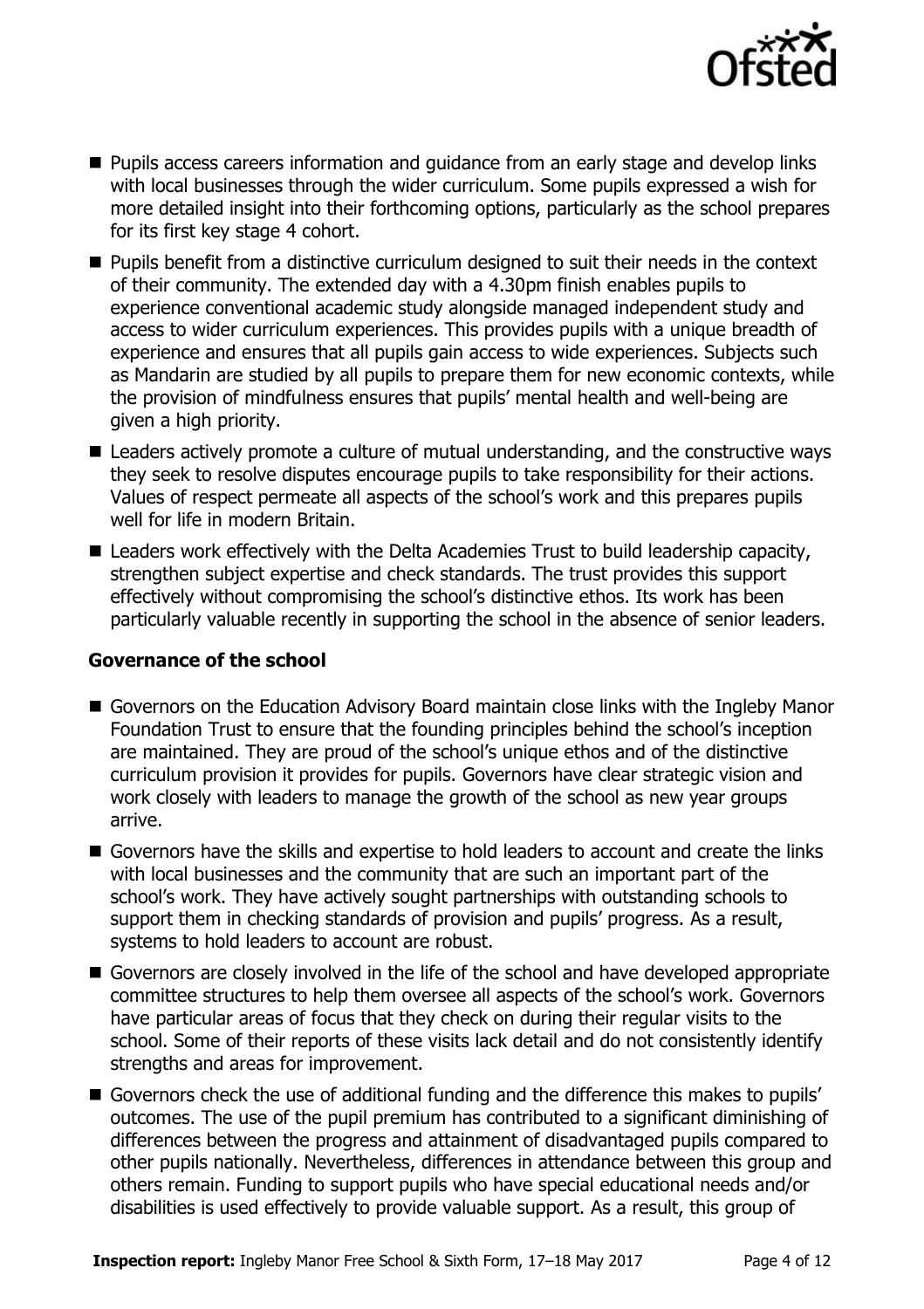

pupils makes good progress. Leaders have used the money to support pupils' literacy and numeracy development in Year 7 very effectively. As a result, pupils who need to catch up when they entered the school are making rapid progress.

### **Safeguarding**

■ The arrangements for safeguarding are effective. Leaders ensure that actions to promote and safeguard pupils' welfare are of central importance. Staff and governor training is thorough and regularly reviewed to ensure that it remains up to date. The welfare team meets regularly to oversee pupils' welfare and attendance. Leaders ensure that thorough checks are carried out to ensure that all adults in school are suitable to work with children. These checks are recorded in an exemplary manner. Robust programmes are in place to inform pupils how to stay safe from the risks others may pose and how to stay safe online. Staff swiftly respond to any concerns over pupils' welfare and maintain effective links with external partners. Nevertheless, new recording systems do not always reflect the effective action staff have taken.

#### **Quality of teaching, learning and assessment Good**

- The school's promotion of an ethos of mutual respect enables a positive learning climate that supports effective learning. Relationships between teachers and pupils are strong and this encourages the majority of pupils to contribute to discussion and become actively involved in learning.
- Strong data systems provide teachers with detailed insight into pupils' needs and prior attainment. Teachers use this to inform their planning and this enables the vast majority of pupils to make good progress. However, work is not routinely adapted to meet the needs of the most able pupils.
- Teachers ensure that pupils access the knowledge, skills and understanding that are appropriate to their age. In English, pupils study contemporary and classical texts that offer challenge in their language and style. In history, pupils learn to evaluate differing historical sources from an early age.
- Teaching in the wider curriculum stimulates pupils' curiosity and develops their confidence and communication skills. Pupils talked highly of the benefits they had received from new subjects such as mindfulness that had enabled them to cope more effectively with stress and challenge. They also learn new technological skills in subjects such as digital art, although on occasions the subject knowledge they acquire is not as rich as the social skills they develop.
- Senior and middle leaders have clear systems in place to check the quality of teaching and its impact upon progress. They work closely with leaders and subject directors from the Delta Academies Trust to check standards and build expertise.
- **Pupils are given opportunities to apply their literacy skills across a number of subjects.** Systems to encourage accuracy in spelling and punctuation are strong in the majority of subjects. Pupils have opportunities to apply their numeracy skills in science.
- Time in lessons is used effectively. The vast majority of pupils are punctual to lessons and quickly settle to their learning. They switch effectively from discussion to quieter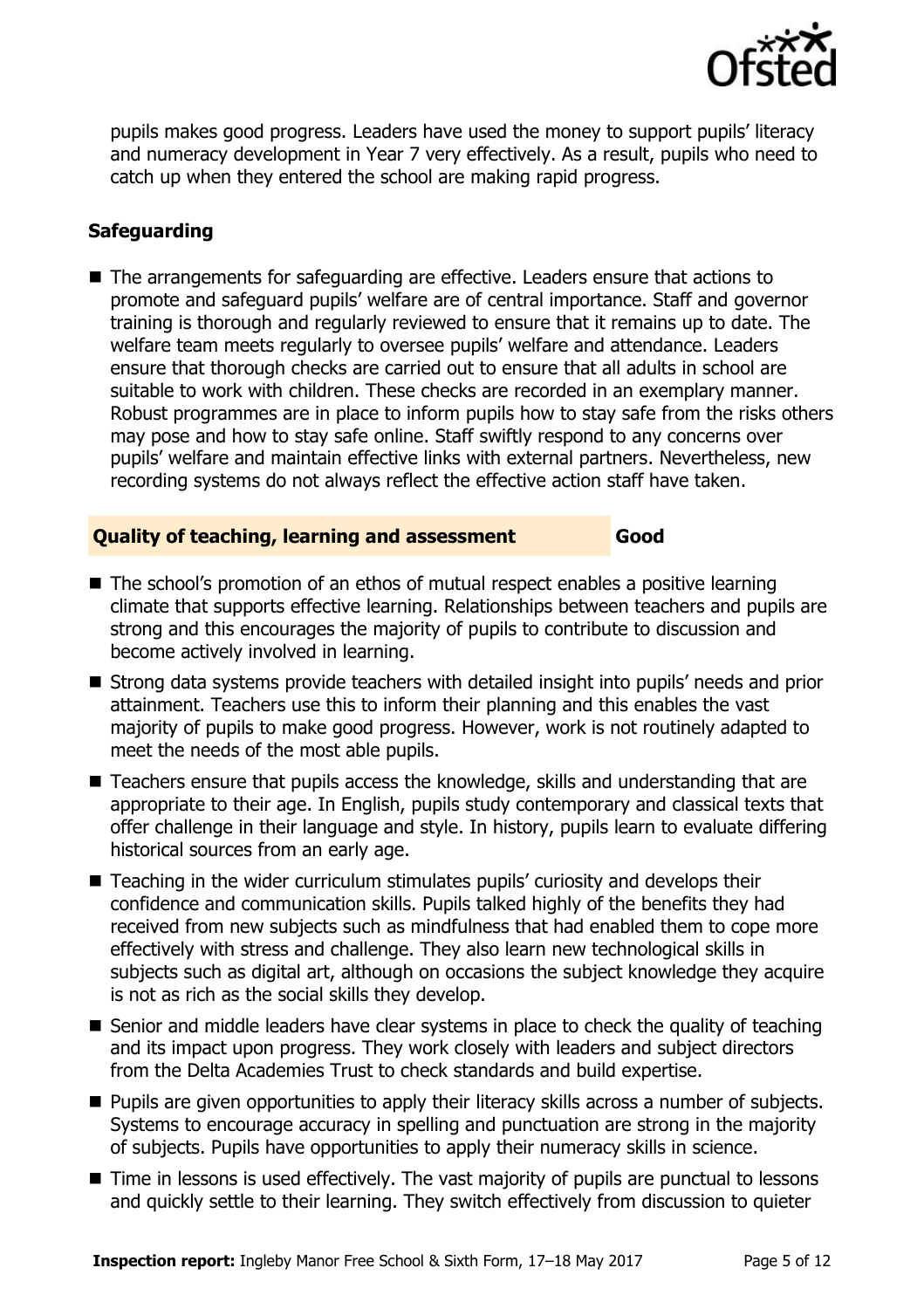

working conditions. The pace of learning provides sufficient time for pupils to consolidate their learning, although on some occasions the most able pupils are not moved on to suitably demanding work swiftly enough.

- Leaders provide innovative approaches to homework. Much homework is completed in scheduled independent study periods. Pupils value these quiet sessions with tutors where they can learn from one another and consolidate key skills. However, some independent study tasks are not promptly assessed and the time provided does not fully address pupils' needs, particularly as the first GCSE cohort approaches.
- Teachers plan effectively to meet the needs of pupils who have special educational needs and/or disabilities. They pitch work effectively so that pupils can access equally challenging or intriguing work in more accessible ways. Academic mentors work with teachers to support pupils in effectively accessing the curriculum.

#### **Personal development, behaviour and welfare Good**

#### **Personal development and welfare**

- The school's work to promote pupils' personal development and welfare is outstanding. Pupils' welfare informs all aspects of the school's work. The curriculum is designed to build pupils' emotional resilience and self-awareness. Innovations such as activities to promote mindfulness enable pupils to cope with the stresses and challenges of school and of later life.
- **Pupils benefit from cohesive support systems to enhance their personal development,** led by the work of the welfare team. Pupils also have a wide range of opportunities to develop their skills and talents through the wider curriculum and access unique experiences, such as engineering project work and horse riding.
- Teachers actively support pupils' physical, emotional and mental health, and pupils talk confidently about how these needs are supported. Pupils feel they can express concerns as adults will listen carefully to the issues they raise.
- **Pupils feel safe and are taught how to keep safe. Through assemblies, enrichment** activities and the wider curriculum, pupils are taught how to stay safe, for example from those who could exploit them in relationships and through modern technology.
- Incidents of bullying are extremely rare. Pupils are comfortable in reporting the few occasions when bullying does occur as they have confidence that teachers will address this effectively.
- Pupils are proud of their school and were keen to share this pride with inspectors. Their parents echoed this pride. One wrote: 'There is a really supportive relationship between staff and students, and the school is fostering a lovely atmosphere of mutual respect and well-being.'

#### **Behaviour**

■ The behaviour of pupils is good. Pupils show pride in their appearance and in their school, and this is reflected in the orderly and tidy environment around the school site. They appreciate the unique nature of their school and the opportunities it provides.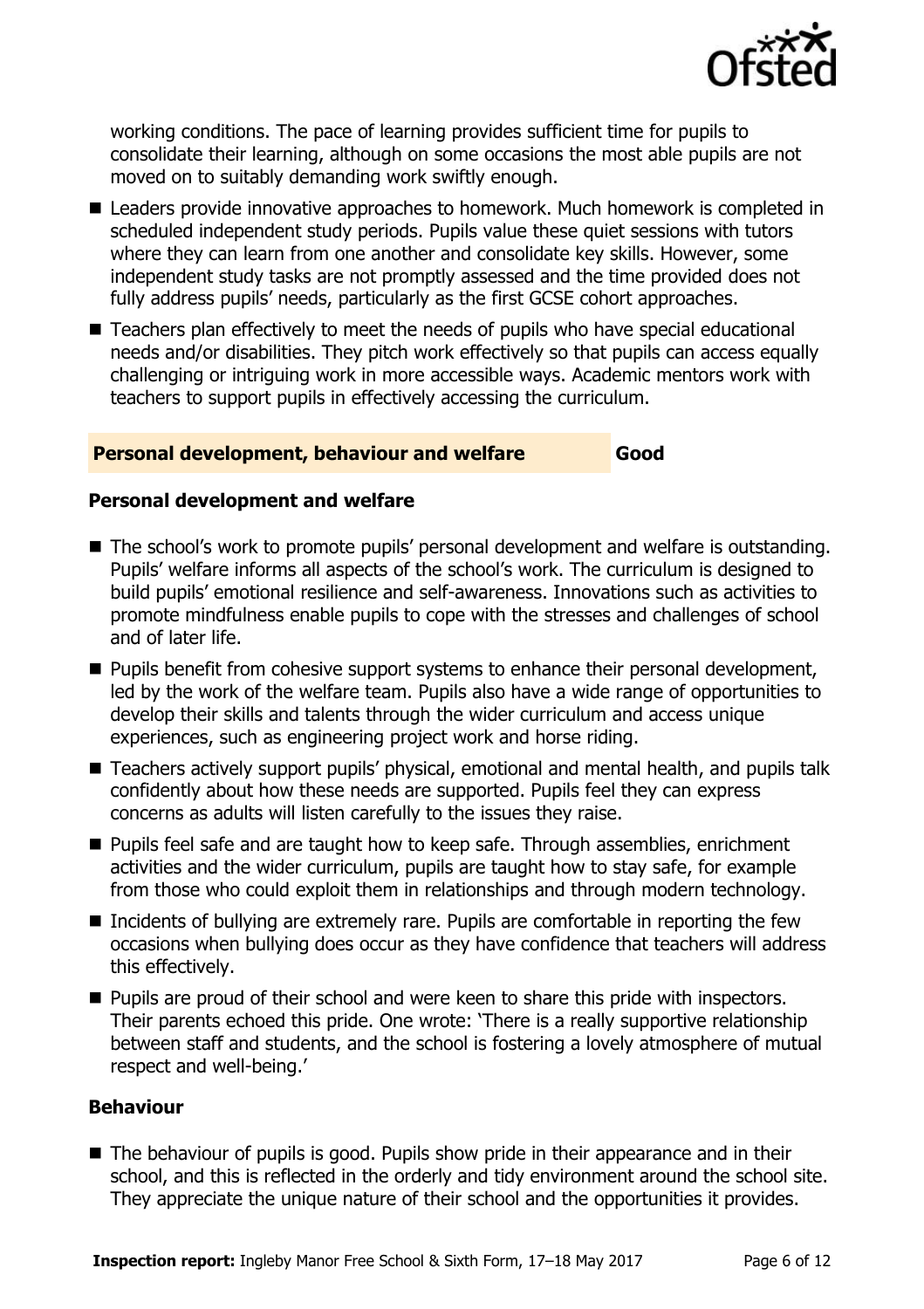

- The vast majority of pupils are courteous and polite, and behaviour in corridors and in playgrounds is good. Leaders set high expectations for behaviour. Heightened expectations of behaviour led to a small spike in fixed-term exclusions in the spring term but these numbers swiftly fell as pupils adapted to the high standards the school sets.
- The vast majority of pupils show positive attitudes to learning in lessons and are willing to contribute to discussion and work constructively in group activities. A small minority of pupils sit back and allow others to do the work. A minority of boys do not show sufficient pride in the presentation of their work.
- Leaders are providing increasing support for pupils with lower levels of attendance and have strong systems in place to track and respond to attendance issues. Despite this, levels of attendance are slightly below those seen nationally, with disadvantaged pupils more likely to be absent than their peers.

#### **Outcomes for pupils Good**

- Work in books and folders and regular assessment tasks confirm the school's view that from their starting points current pupils make good progress in a wide range of subjects. Levels of attainment are high and rates of progress are good and improving.
- **Pupils achieve good progress in English and mathematics because work is pitched** appropriately to enable pupils to acquire appropriate skills, knowledge and understanding. On occasions, pupils are not given regular opportunities to apply their deeper problem-solving skills in mathematics.
- **Pupils make good progress in science lessons by studying suitable challenging topics.** They have opportunities to work scientifically and apply their knowledge in assessment tasks and experiments. However, some recording of their experimental work lacks rigour.
- **Effective teaching enables pupils to make particularly strong progress in history where** pupils develop the ability to deduce meaning from a range of historical sources. Strong subject expertise also contributes to good progress in geography over time. Pupils are developing rich access to modern foreign language skills through the ambitious study of Mandarin and Spanish, although their progress in these subjects is not as strong.
- Work with external coaches and the school's own staff enables pupils to make good progress in physical education. In drama, pupils were seen acquiring deft movement skills in their choreography of stage fighting.
- **Pupils were heard reading extracts from poems in English lessons. They read clearly** and show good understanding of demanding texts and of complex vocabulary. In history, key words were highlighted and frequently checked by teachers to ensure that pupils recognise, use and understand subject vocabulary.
- **Pupils develop strong communication and team-work skills as a result of their access to** project activities through the wider curriculum and the partnerships this promotes. However, some of the subject skills and knowledge they acquire through these activities are not as well developed as the promotion of pupils' personal skills.

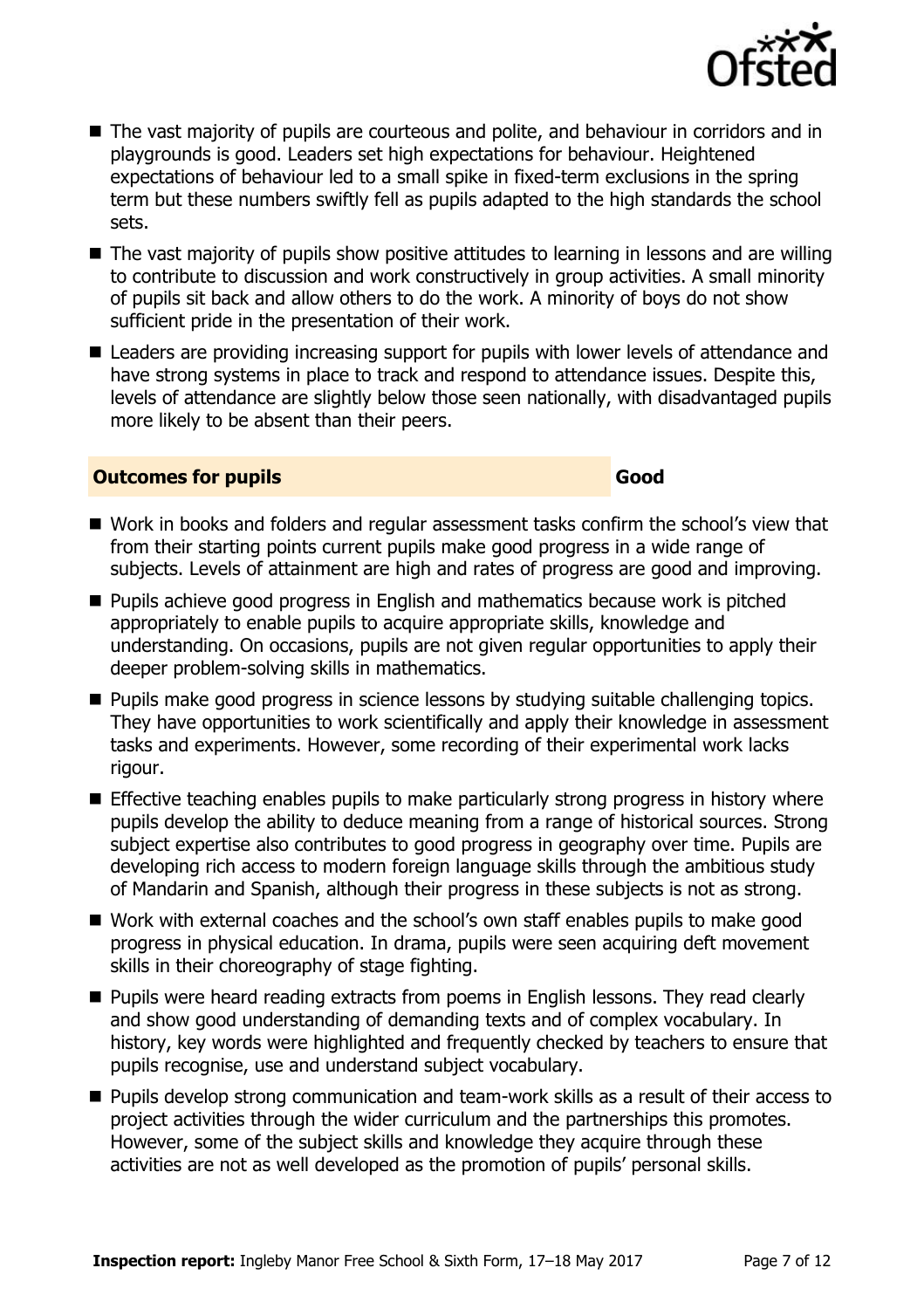

- Disadvantaged pupils make good progress. Teachers set appropriate and challenging work and monitor their progress assiduously. Differences in progress are extremely small and in some areas disadvantaged pupils outperform their peers.
- The most able pupils do not make consistently rapid rates of progress because work is often not pitched at a level that enables them to apply deeper problem-solving or analytical skills on a regular basis.
- Some boys make less consistent progress because teachers' expectations of the quality and quantity of the work they produce are not high enough.
- Pupils who have special educational needs and/or disabilities are making good rates of progress as a result of effective teaching and tailored support.
- **Pupils are being well prepared for the next stage of their education. Leaders are** building the curriculum carefully in readiness for key stage 4 and pupils receive good guidance ahead of their option choices.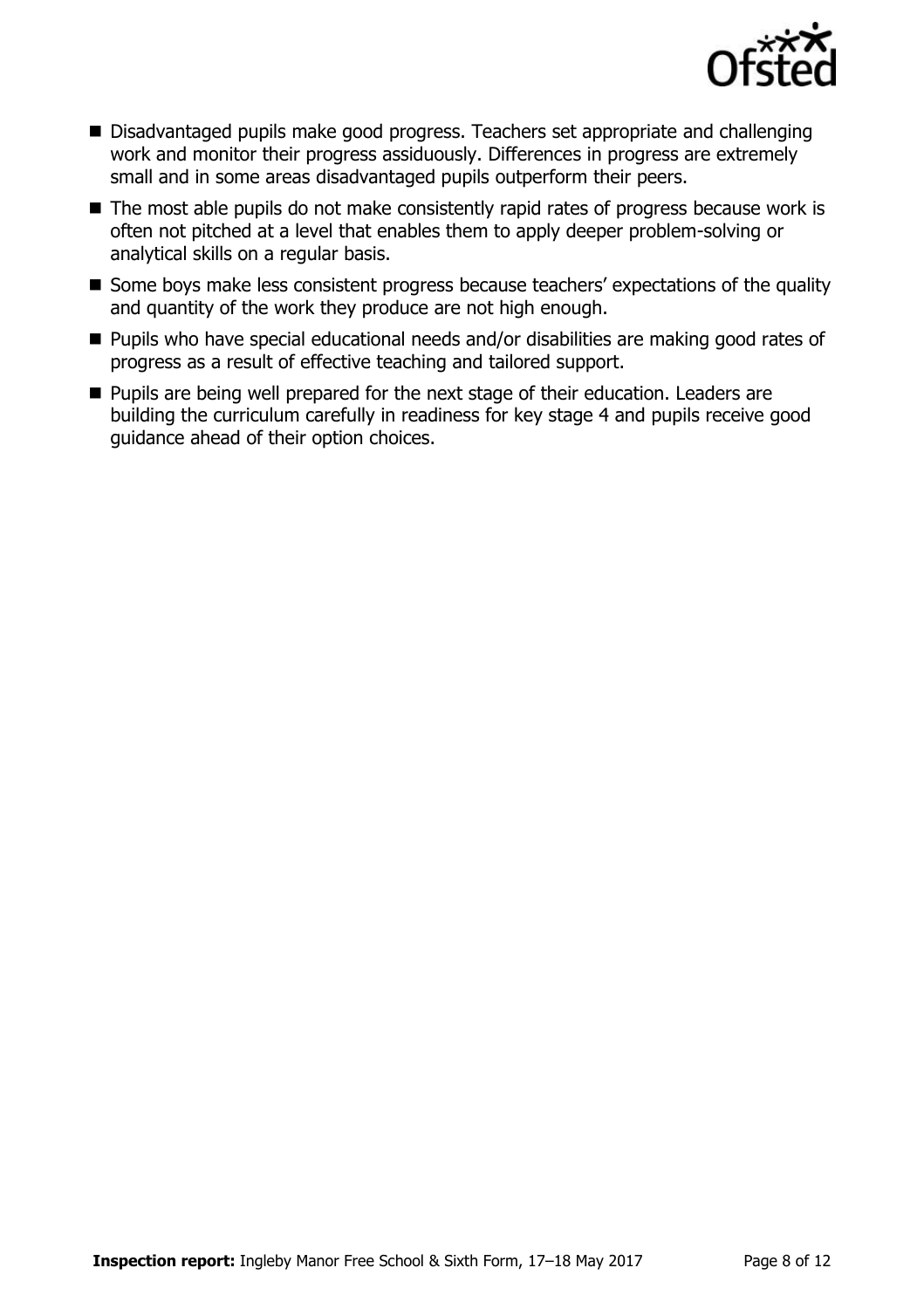

# **School details**

| Unique reference number | 140949           |
|-------------------------|------------------|
| Local authority         | Stockton-on-Tees |
| Inspection number       | 10031925         |

This inspection of the school was carried out under section 5 of the Education Act 2005.

| Type of school                      | Secondary                             |
|-------------------------------------|---------------------------------------|
| School category                     | Academy free school                   |
| Age range of pupils                 | 11 to 19                              |
| Gender of pupils                    | Mixed                                 |
| Number of pupils on the school roll | 350                                   |
| Appropriate authority               | The governing body                    |
| Chair                               | Martyn Thorpe                         |
| Principal                           | David Willard                         |
| Telephone number                    | 01642 352 450                         |
| <b>Website</b>                      | http://www.inglebymanorschool.org.uk/ |
| <b>Email address</b>                | info@inglebymanorschool.org.uk        |
| Date of previous inspection         | Not previously inspected              |

#### **Information about this school**

- The school meets requirements on the publication of specified information on its website.
- The school complies with Department for Education guidance on what academies should publish.
- Ingleby Manor Free School & Sixth Form opened in September 2014. The school moved into new purpose-built accommodation in September 2016. The school currently has pupils in Years 7 to 9 and will have its first Year 10 cohort in September 2017.
- Ingleby Manor Free School & Sixth Form is smaller than the average secondary school.
- The proportion of pupils known to be eligible for free school meals is below average.
- Most pupils are of White British heritage. The proportion of pupils from minority ethnic groups is low. Very few pupils speak English as an additional language.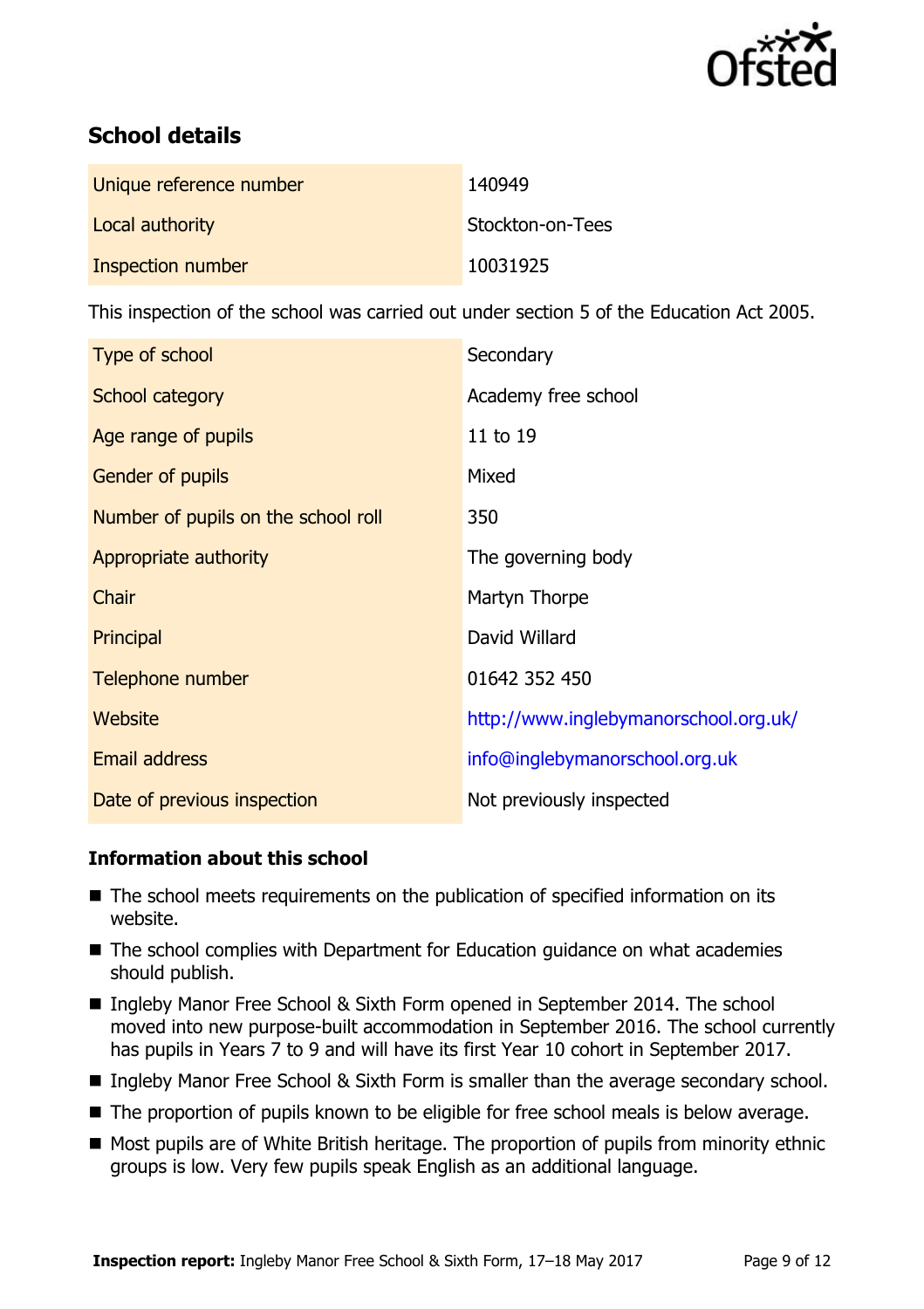

- The proportion of pupils who have special educational needs and/or disabilities is slightly above average.
- Ingleby Manor Free School & Sixth Form is part of the Delta Academies Trust. The trust provides a range of support, from subject expertise to leadership. In the recent absence of senior leaders, the trust has provided additional leadership capacity.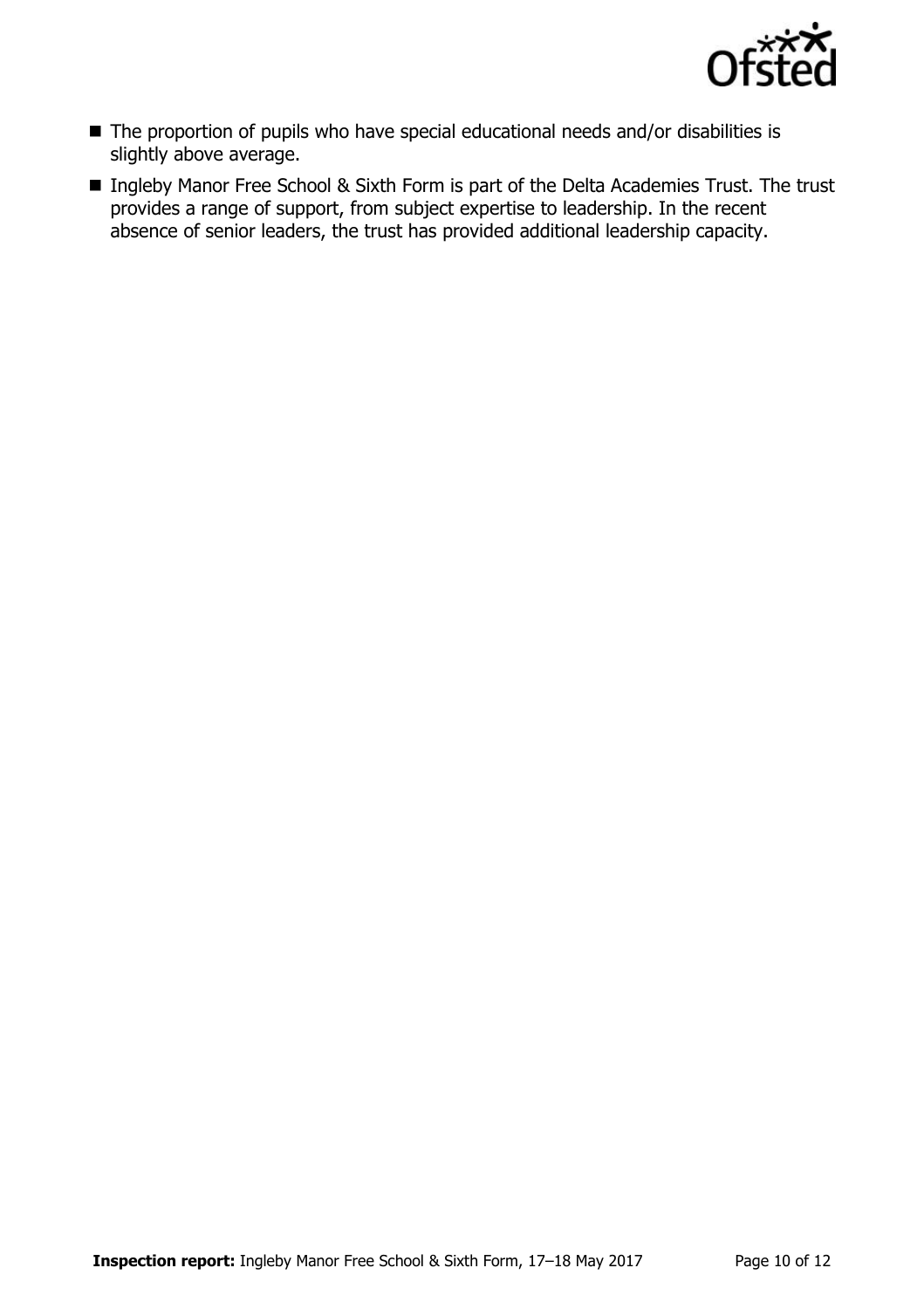

# **Information about this inspection**

- Inspectors carried out observations of learning across a wide range of lessons and year groups, some of which were jointly undertaken with senior leaders.
- **Pupils' behaviour was observed during lessons, lunchtimes and at breaktimes.**
- **Inspectors carried out an extensive scrutiny of the quality of work in books, folders and** half-termly assessments.
- Meetings were held with the vice-principal, senior leaders and middle leaders. Inspectors also talked to a range of representatives from the Delta Academies Trust. The lead inspector met members of the Education Advisory Board and the Ingleby Manor Foundation Trust.
- Inspectors held a meeting with a group of pupils. Inspectors also talked to pupils in lessons and around the school site about aspects of their learning, behaviour and safety.
- Inspectors looked at the school's work and considered documents including the school's own evaluation of its work, the school improvement plan, curriculum plans and information relating to pupils' achievement and safeguarding.
- Inspectors took into account the 101 responses to Ofsted's online questionnaire, Parent View, and 50 free-text responses from parents. Inspectors also took into account the 62 responses to Ofsted's pupil questionnaire and the 12 responses to Ofsted's staff questionnaire.

#### **Inspection team**

| Malcolm Kirtley, lead inspector | Her Majesty's Inspector |
|---------------------------------|-------------------------|
| <b>Steve Rogers</b>             | Ofsted Inspector        |
| <b>Gordon Watts</b>             | Ofsted Inspector        |